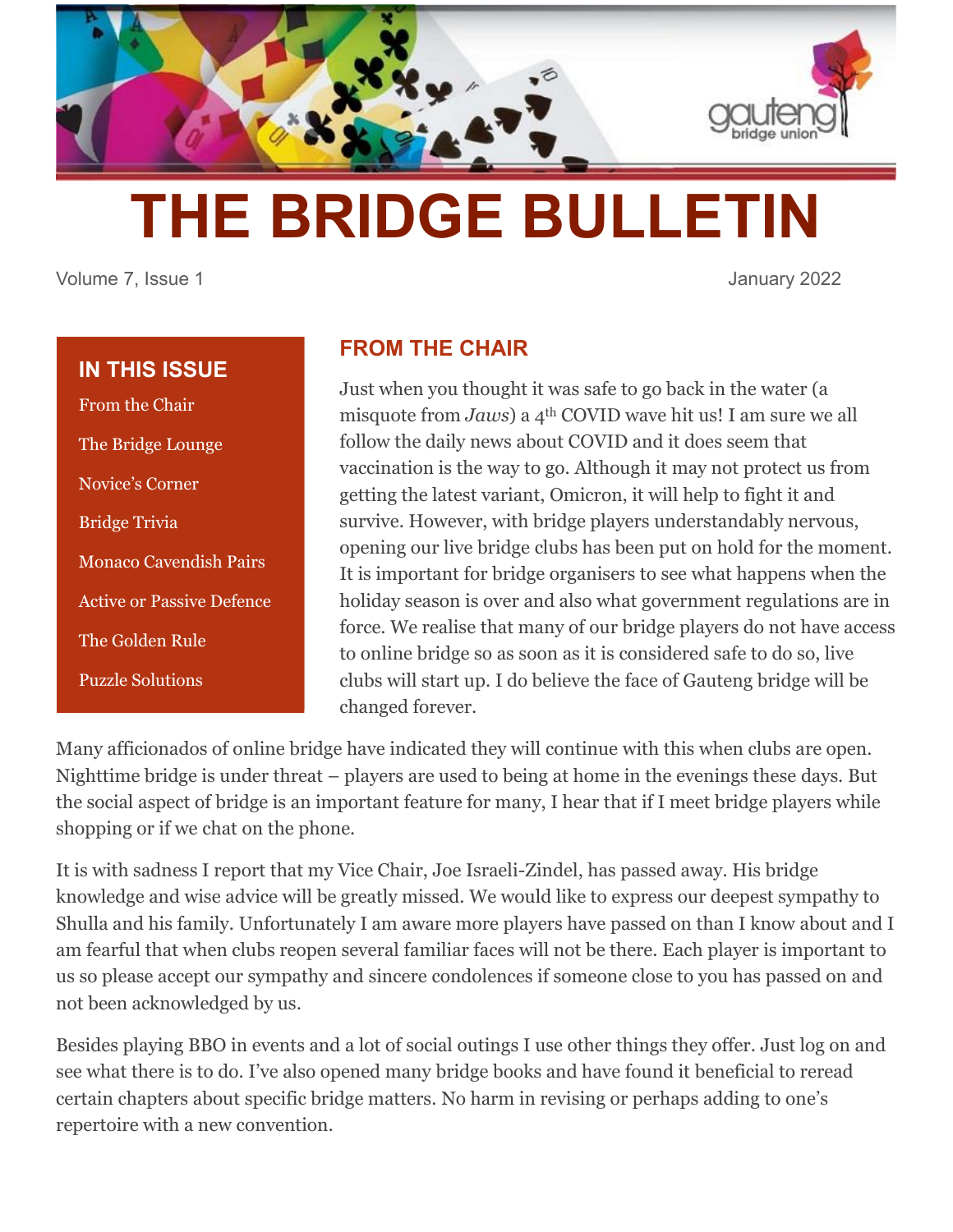Let's keep enjoying this card game which we are all addicted to!

Yours in bridge,



*Deirdre Ingersent*

If you have news or articles you'd like to see featured in future issues of The Bridge Bulletin, please send them to the editor at [nickystephens86@gmail.com](mailto:nickystephens86@gmail.com)

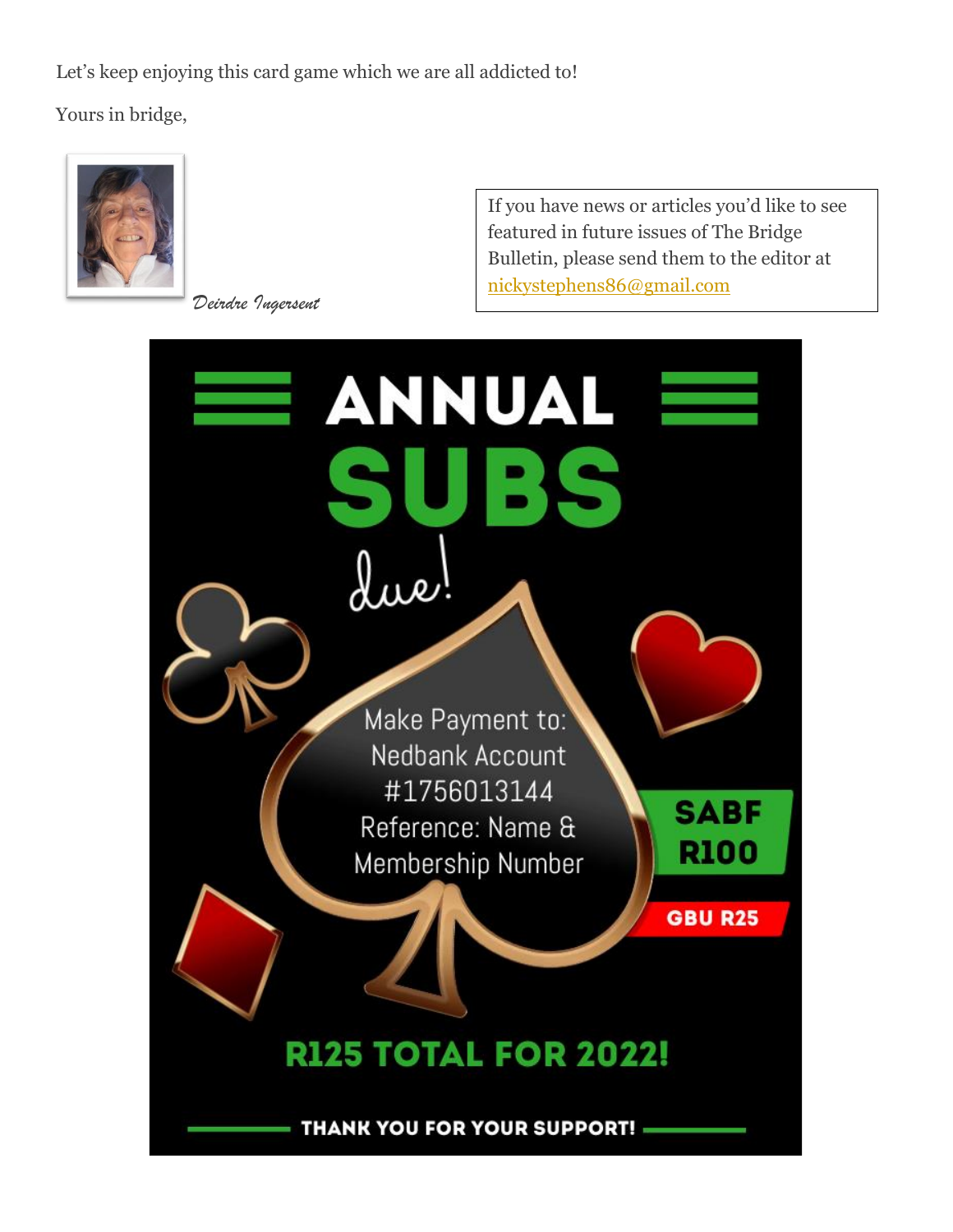\*\*\*\*\*\*\*\*\*\*\*\*\*\*\*\*\*\*

# **THE BRIDGE LOUNGE**

by **Jeff Sapire**

Sooner or later, all the plays one reads about in the books turn up at the table. Today's theme, the trump promotion, is a fairly common one, which the expert player knows all about.





East won the first trick with the jack and cashed the ace of diamonds. He now made the key play of cashing the ace of hearts before continuing diamonds. Declarer ruffed with the jack of spades, west overuffed with the king, and that was

that. Declarer won the return and drew trumps, making his contract.

If West discards instead, his SK9x will produce a second defensive trick. What makes this play so easy is that as a defender you do not have to see around corners – the rule is simple. When you have a natural trump trick, don't overuff, unless of course it's urgent and you have to do something else which cannot wait. If South's spades were a solid AQJ10xx then West would always make only his one trump trick, so nothing is lost.

Note, also, that east's defence was very good. If he had played the third diamond BEFORE cashing the ace of hearts, declarer could have discarded his losing heart instead, thus avoiding the trump promotion.

Here are three further examples of the more common 'DO NOT OVERUFF' situations. (I recommend setting the cards out, or writing them down and ticking them off, to understand them clearly).

You have AJ doubleton sitting over KQ1098xx.

You have A10x sitting over KQJ98xx.

You have Q8x, declarer AJ107xx and partner K9.

In the three situations above, if declarer ruffs high, and you are also void in the played suit, DON'T OVERUFF, and you will find you make an extra trick.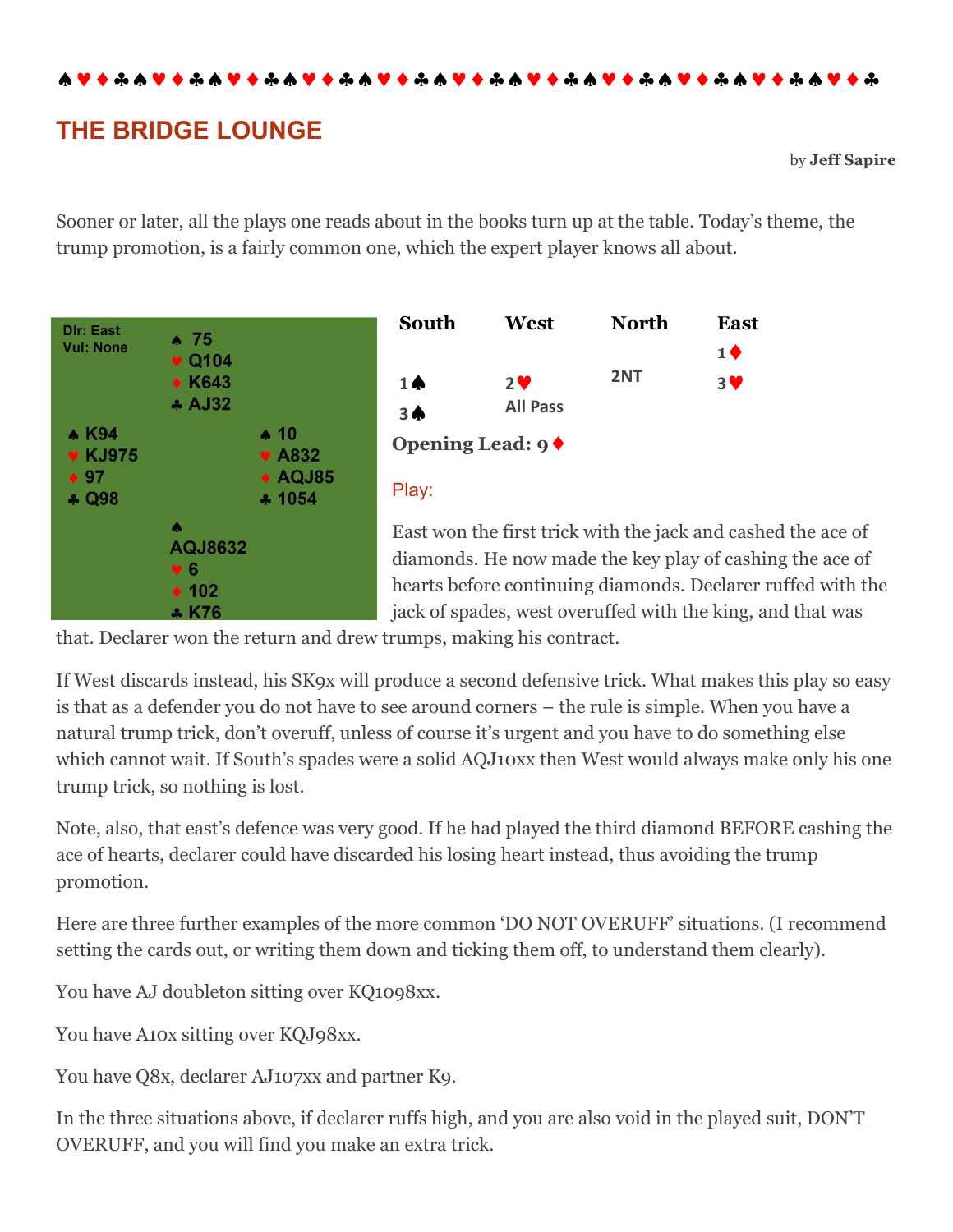#### About the Author:

Jeff Sapire, a top-class bridge-player in his own right, has represented South Africa. He teaches all levels, these days on Zoom – beginner, intermediate, advanced and Workshops. To find out more about his well-structured and informative lessons, contact him on [jeffshirl@telkomsa.net,](mailto:jeffshirl@telkomsa.net) or call him on 082 551 2526.

#### **ለV + + + V + + + V + + + V + + + V + + + V + + + + V + + + + V + + + + V + + + +**

# **NOVICE'S CORNER**

## Use Your Foot Soldiers

#### by **Lisa Adamson**

A "foot soldier" is any honor card below a missing honor (my terminology). So for N-S holding

North A Q J 7 4 South 9 8 5

the K is missing. J and Q are the foot soldiers and can be used to flush out the K. Playing the A and then J or Q could lead to losing control.

When dummy appears, the first thing declarer must do is count the number of guaranteed tricks that are available. The next thing to do is to look at the suits that can yield an extra trick. A K Q x x has three guaranteed tricks. If the rest of the suit is distributed evenly, it could yield 5, but beware of the opponent who has four of the suit headed by the J, or even five of the suit.

A Q J x has only one guaranteed trick. This is where your foot-soldiers, namely Q and J come into play. Lead the suit from South to your holding intending to play the J.

If K is with LHO and he plays it, play A and Q J are now good. If LHO ducks, play J. Now go back to dummy to lead through LHO again (very important, I have watched many declarers omit to repeat this manoeuvre). If he plays the K, then A Q become additional tricks; if he ducks again play the Q and then A may fell his K.

If RHO has K, and he plays it, you will lose a trick but A Q are now two stoppers in the suit.

**It is important to make this play early in the hand**. You need to have control of the other suits while this is in progress. If you leave it until later, when the opposition wins a trick they may be able to run off a long suit over which you have poor control.

Look at this deal from a Team of 4 match, with Rosebud and Bud sitting NS.

| J87<br>$\mathbf{V}$ KJ4         | <b>Bidding</b> |         |   |         |  |
|---------------------------------|----------------|---------|---|---------|--|
| ĸ<br>$\bigcirc$ Q 9 6 4<br>AAQ6 | W              | N<br>1D | D | ა<br>1S |  |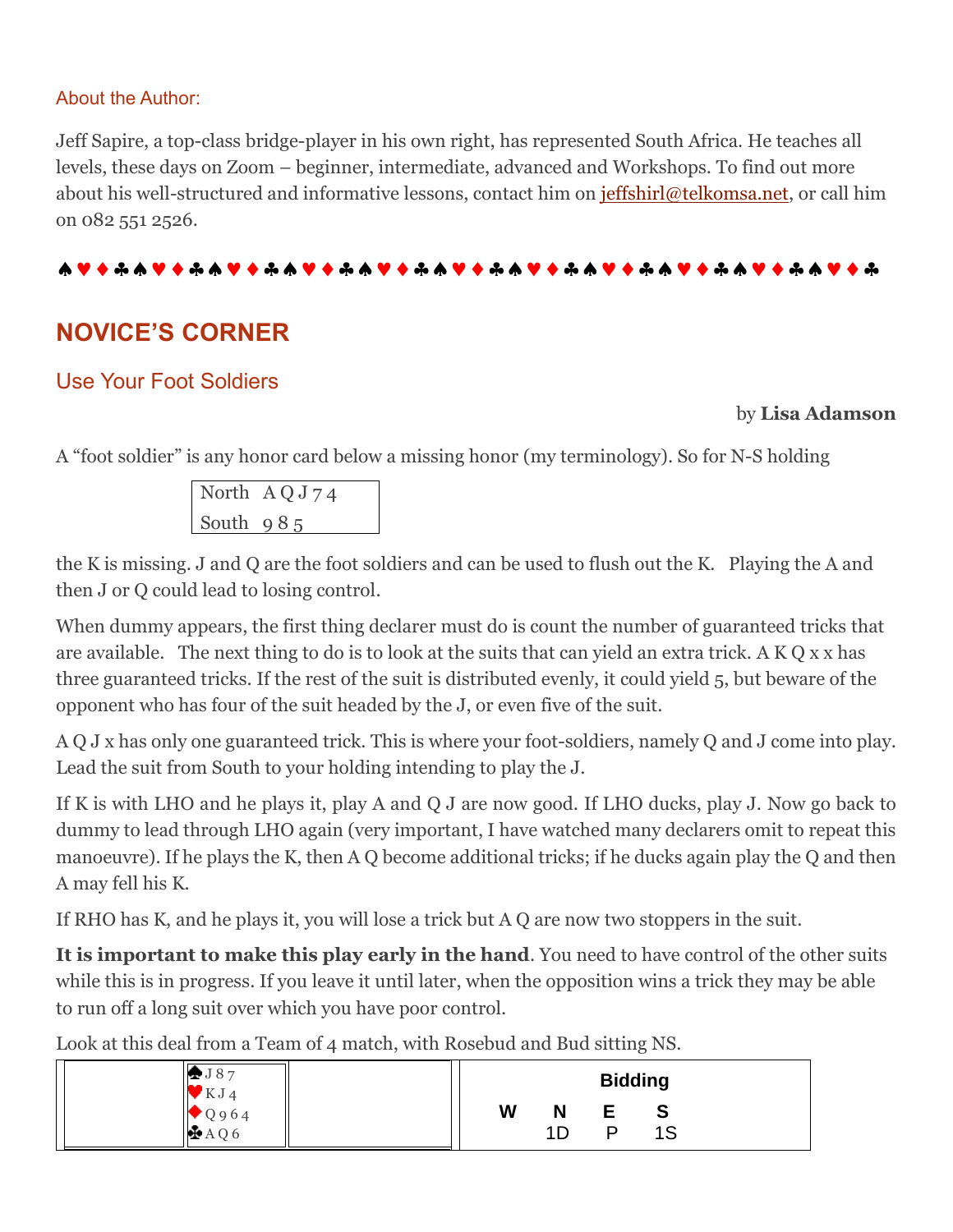| $\bullet$ 3<br>$\big \big $ Q 9 8 7 6 5<br>752<br>$\frac{1}{2}$ J 97 | N.<br>W<br>Е<br><b>ST</b>                           | $AA$ 542<br>T <sub>2</sub><br>A K <sub>3</sub><br>$+T854$ | P<br>P | 1NT<br>P<br>Lead: AS and another. | P | 3NT |  |
|----------------------------------------------------------------------|-----------------------------------------------------|-----------------------------------------------------------|--------|-----------------------------------|---|-----|--|
|                                                                      | KQT96<br>$AA_3$<br>$\blacktriangleright$ JT8<br>K32 |                                                           |        |                                   |   |     |  |

Rosebud, declarer, was delighted with the A S lead, as she could count 4 spade tricks, 2 heart tricks and 3 club tricks, 3NT done and dusted.

The other table made 10 tricks for 1 imp to them.

Bud later pointed out that she had 8, 9, T, J, Q as foot-soldiers in Diamonds, and double controls in the other suits. Immediately after winning the second trick, she should play a diamond. If E ducks she will win a diamond trick for 10 tricks. If E takes the K and then plays any other suit, North will win and play another diamond. This flushes out the A, and Q D becomes the 10th trick.

Footnote: This play in bridge is called "The Finesse."

## About the Author

Lisa Adamson has been teaching bridge since 2017, concentrating mainly on beginners and helping "rusty" players find their way into the game again. Many of these players now belong to clubs and are playing confidently on BBO and RealBridge.

#### 

# **BRIDGE TRIVIA**

Submitted by **Deirdre Ingersent**

To while away a few minutes. See Solutions for the answers.

- 1. Contract Bridge as we know it was born as a result of a game…
	- a. In October 1925 played on a ship
	- b. In February 1927 played in a pub in London
	- c. In December 1929 played in a market in Istanbul
	- d. In March 1936 played in a pavement café in Paris
- 2. Who said this? "Bridge is more than just a card game. It is a cerebral sport. Bridge teaches you logic, reasoning, quick thinking, patience, concentration and partnership skills.
	- a. Bill Gates
	- b. Omar Sharif
	- c. Martina Navratilova
	- d. Howard Schenken
- 3. The odds of you picking up a YARBOROUGH, a hand containing no card higher than a 9, are…
	- a. 1000 to 1
	- b. 1507 to 1
	- c. 1792 to 1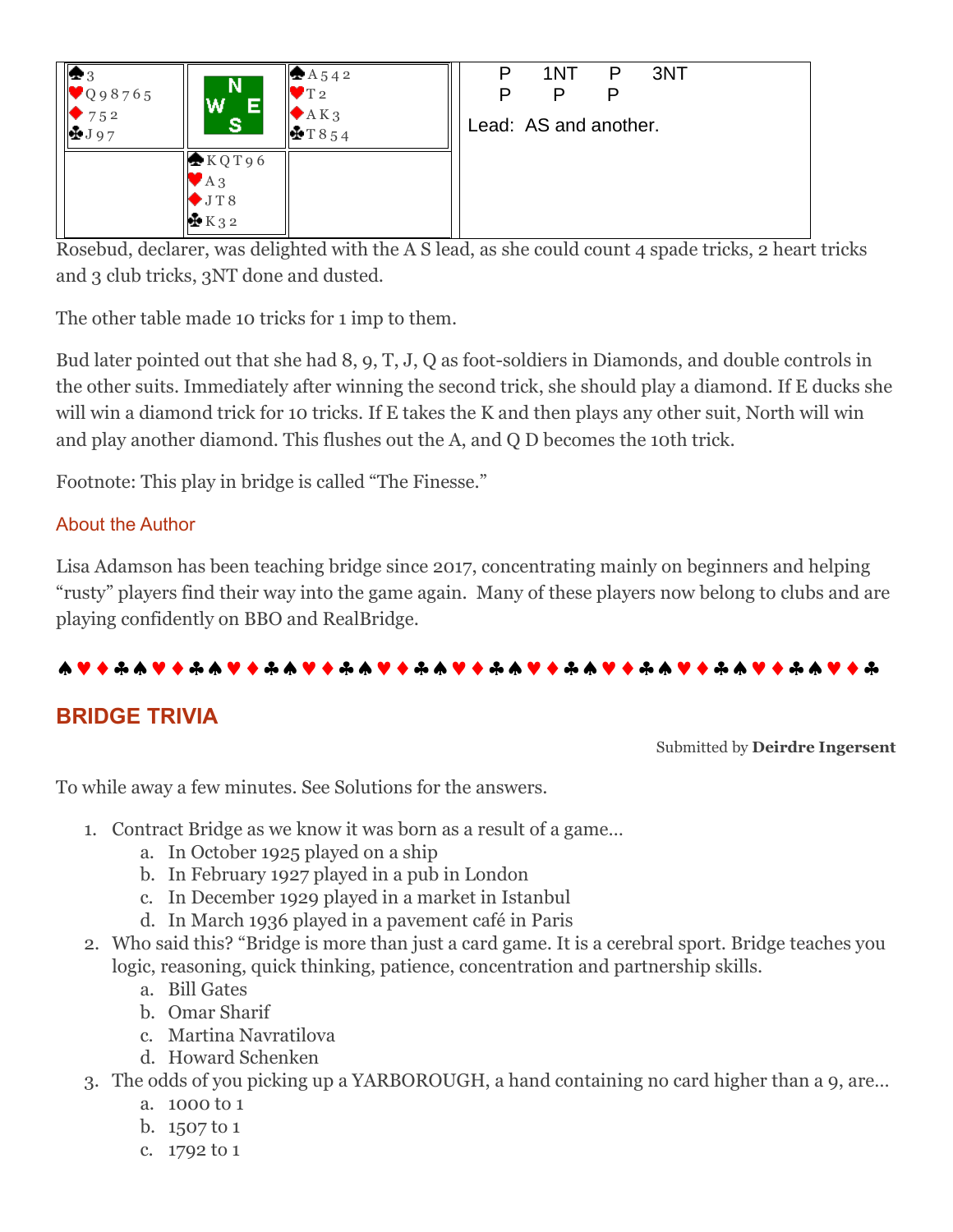d. 1827 to 1

- 4. The ace-asking convention most commonly used today was created by Mr. Blackwood. Was he…
	- a. English
	- b. Canadian
	- c. American
	- d. Australian
- 5. A hand with 24 high card points is unusual. It occurs approximately…
	- a. Once out of every 500 hands
	- b. Once out of every 1000 hands
	- c. Once out of every 1500 hands
	- d. Once out of every 2000 hands
- 6. Before Howard Schenken became famous as a bridge author and columnist he…
	- a. Waited at tables
	- b. Was involved in the building trade
	- c. Was a real estate investor
	- d. Worked with racehorses
- 7. Whose famous saying was, "Bid boldly, play safely"?
	- a. Howard Schenken
	- b. Rixi Markus
	- c. Eddie Kantar
	- d. Helen Sobel
- 8. Which statement is true?
	- a. There are only two bridge systems, Acol and Standard American
	- b. A bridge system to be used in a bridge event has to be patented
	- c. All major bridge playing countries have their own system for use by their players. Smaller population countries adopt one of these
	- d. There are innumerable bidding systems. At least 54 different systems have been identified
- 9. Who said, "Every time the defence leads a new suit it averages to lose a half trick"?
	- a. Charles Goren
	- b. Howard Schenken
	- c. Samuel Stayman
	- d. Milton C. Work
- 10. Kibitzer is a common word now (thanks to BBO) for a person who is observing a bridge game. It means a looker-on. Its origin is…
	- a. Turkish
	- b. Yiddish
	- c. Indian
	- d. Made up name by Harold Vanderbilt

## 

# **MONACO CAVENDISH PAIRS**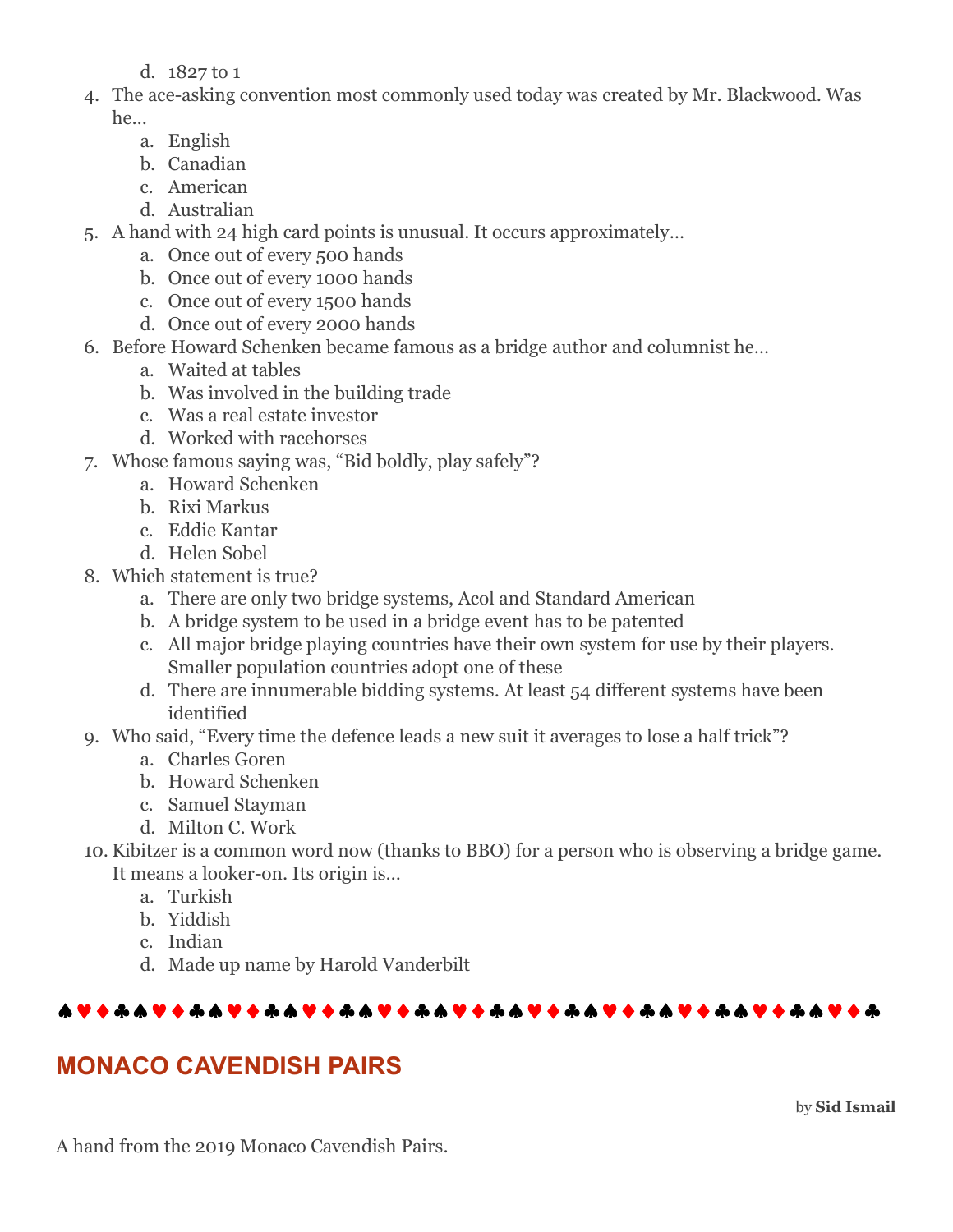I remember being a constant kibitzer of this event and this hand stood out as one of the most impressive I have seen in top-flight bridge. N-S incidentally finished in top 4 spots in the Teams and are no fools. E-W won the prize for the best mixed pair.

First, a word about the bidding.



East's first double specifically showed a heart suit (1H bid would be a spade suit) and West confirms a fit with 2H.

North, having overcalled 1D already, now doubles 2H. This is takeout showing tolerance for the unbid suits (the blacks).

Slightly aggressive yes but at this stage of the auction he was hoping to compete for the partscore. East bids 4H. This is cold since the CQ is marked on the bidding.

South sits up and takes stock of the bidding thus far.

"Hmmm partner has a good hand and is probably void in hearts, we have a decent fit in spades and partner has bid diamonds first. Surely 4S has a chance here or is a cheap save…."

Before his hand leaves the 4S bid, West doubles. What transpired is too gruesome for words. PG is advised.

In distributional contracts like this it is right to stop the ruffing power. A trump was thus led - the ♠K - ducked. ♠Q was continued and the ace taken.

South now played the  $\blacklozenge$  A -  $\blacklozenge$  K and another diamond. East wins the  $\blacklozenge$  Q and on this trick West discards the  $\bullet$  J!

East promptly underleads his A-K-Q of hearts and reaches West with the  $\blacktriangledown$  10! West draws with the ♠J and dummy is now truly marooned. Suffice to say that South made 5 tricks only, for a loss of 1400!

Amazing hand, yes?

2019 Cavendish bulletins and results are here: [http://www.cavendish.bridgemonaco.com/2019](http://www.cavendish.bridgemonaco.com/2019-cavendish/) [cavendish/](http://www.cavendish.bridgemonaco.com/2019-cavendish/)

Have a great 2022, folks!

About the Author: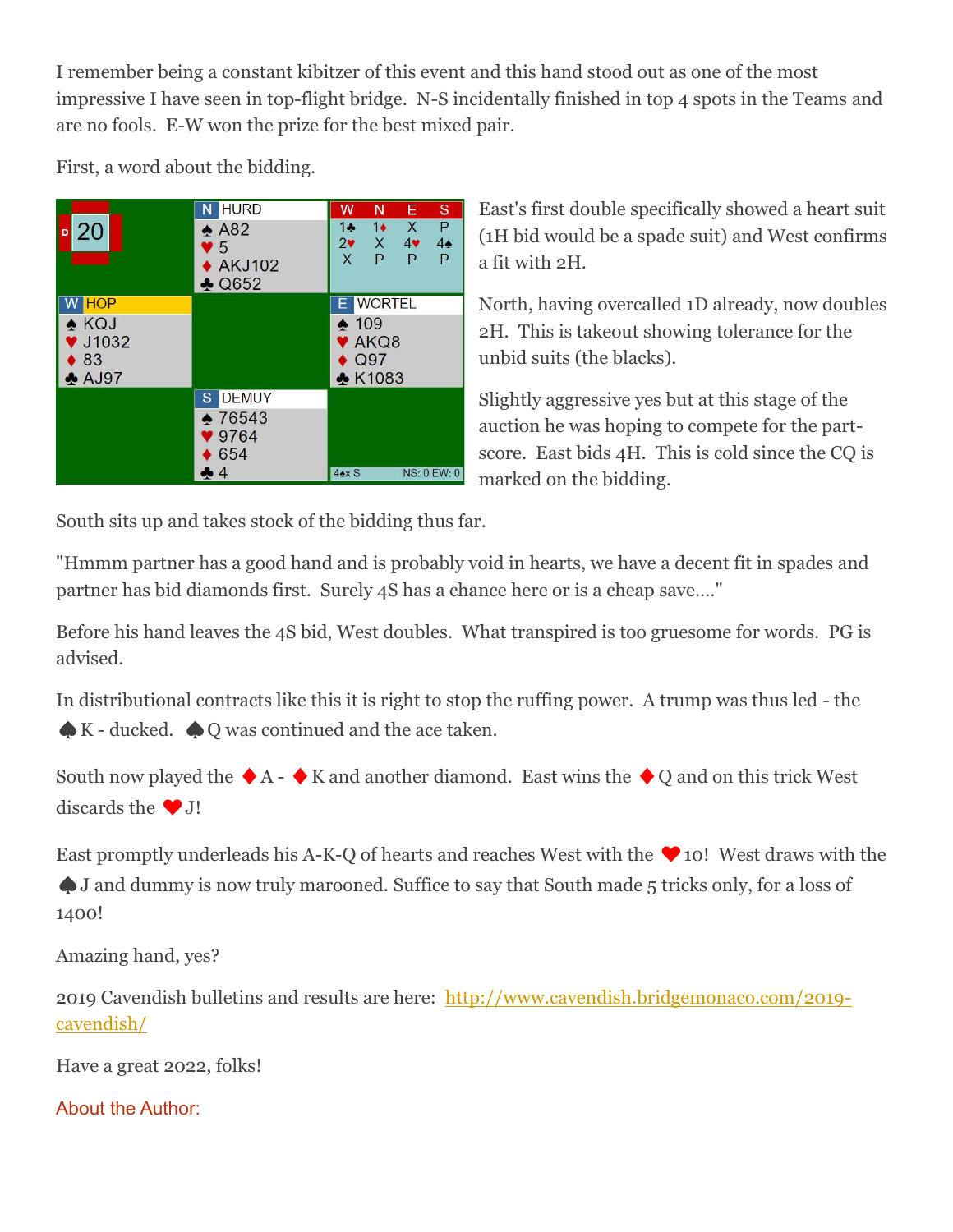Sid Ismail runs pairs tournaments on BBO every Wednesday and Friday at 14h00. For more information, contact him on 082 411 9900 or visit [www.elsid.co.za.](http://www.elsid.co.za/) SABF Masterpoints can be earned!

#### 

# **ACTIVE OR PASSIVE DEFENCE**

Researched by **Deirdre Ingersent**

Defence is very important as it constitutes about half of the game. This month, Part 1 and in the next newsletter, Part 2 will deal with which card I keep and which card I should return.

The dilemma of when to try and establish tricks quickly and when to sit back and wait for declarer to make the first move in a particular suit are important decisions that face defenders.

#### **ACTIVE DEFENCE:**

When you know declarer has a long suit available for discards, it is important to cash your winners before declarer can do his thing!



Sometimes it is necessary then to make a risky play that you would not make under ordinary circumstances.

You start with Ace clubs against a 4 Spades contract and see dummy's fantastic diamond suit. Now you realise that unless your side can collect some heart tricks quickly, declarer will be able to discard his heart losers on dummy's diamonds. Next you make a risky play of King of Hearts, hoping partner has the Ace. If he has, you continue with Jack and hope to capture three heart tricks.

In this example, leading the Jack of Hearts might have been just as effective but partner might make a mistake if

declarer doesn't cover with dummy's Queen of Hearts as he would play Ace of Hearts not knowing for sure who holds the King. A good thing to remember – if possible avoid making partner guess about a key card.

## **PASSIVE DEFENCE:**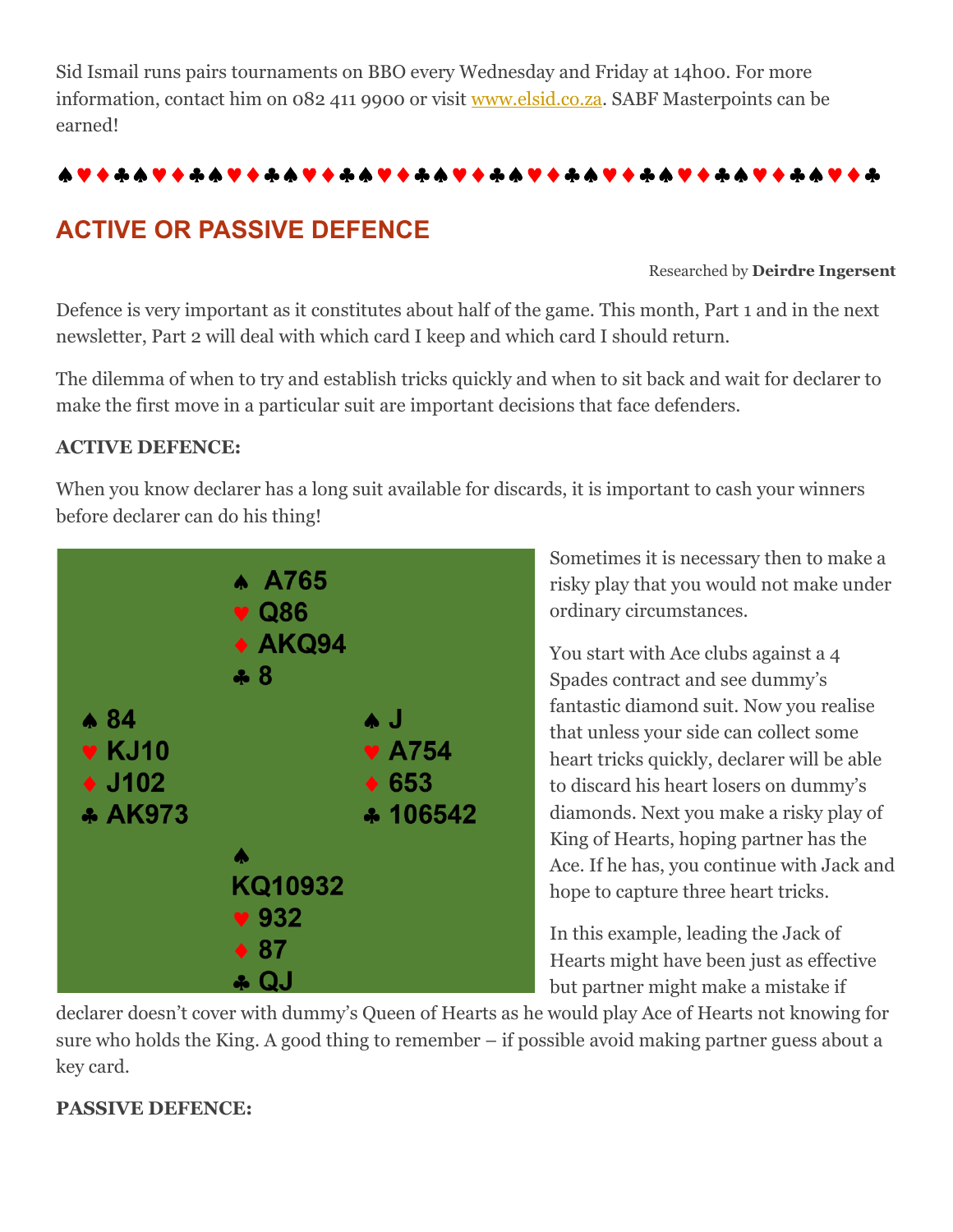There are some combinations of cards which penalize the side first leads that suit. In these cases, adopt a PASSIVE ROLE in that suit. When it is your turn to lead, play a different suit, one in which you let declarer win tricks he would ordinarily win in any event. Then declarer will have to lead in a situation like this.



If dummy or declarer leads the suit first, they cannot avoid losing two tricks to your side. But if you or partner leads suit first, declarer can keep you to one trick. This layout of cards is pretty common.

# **THE GOLDEN RULE**

by **Val Bloom**

'THE GOLDEN RULE IS THAT THERE IS NO GOLDEN RULE" — George Bernard Shaw

When we learn the great game of bridge we are taught a number of rules for example: You need 12 points to open, 6 to respond, cover an Honour with an Honour, eight ever – nine never, SECOND HAND LOW, third high etc. etc.

As we become more proficient at the table we learn there are exceptions to every one of these rules and that they are merely guidelines most of the time. Here is one example of SECOND HAND HIGH! You (West) are defending 4 spades. You lead the 10C and See Dummy:

Jxx Qx Q10xx 1098xx

On the lead Declarer tries the Queen, then covers partner s King with the Ace. Declarer then plays Ace, King of Trumps & a small heart to dummy. The success of the hand depends on Declarer's handling of the heart suit - to lose only one heart trick and to create winners to dispose of the losing Diamond. When Declarer plays a small heart towards dummy & West follows low (2nd hand low) Declarer will finesse the 10 and the Defence is powerless (If East wins the King – heart suit set up, if East ducks declarer ducks a second round of the suit and again heart suit set up).

## **OBSERVE WHAT HAPPENS IF WEST INSERTS THE QUEEN**

Xxx  $A$ **J**<sub>10xx</sub> Xxx QX